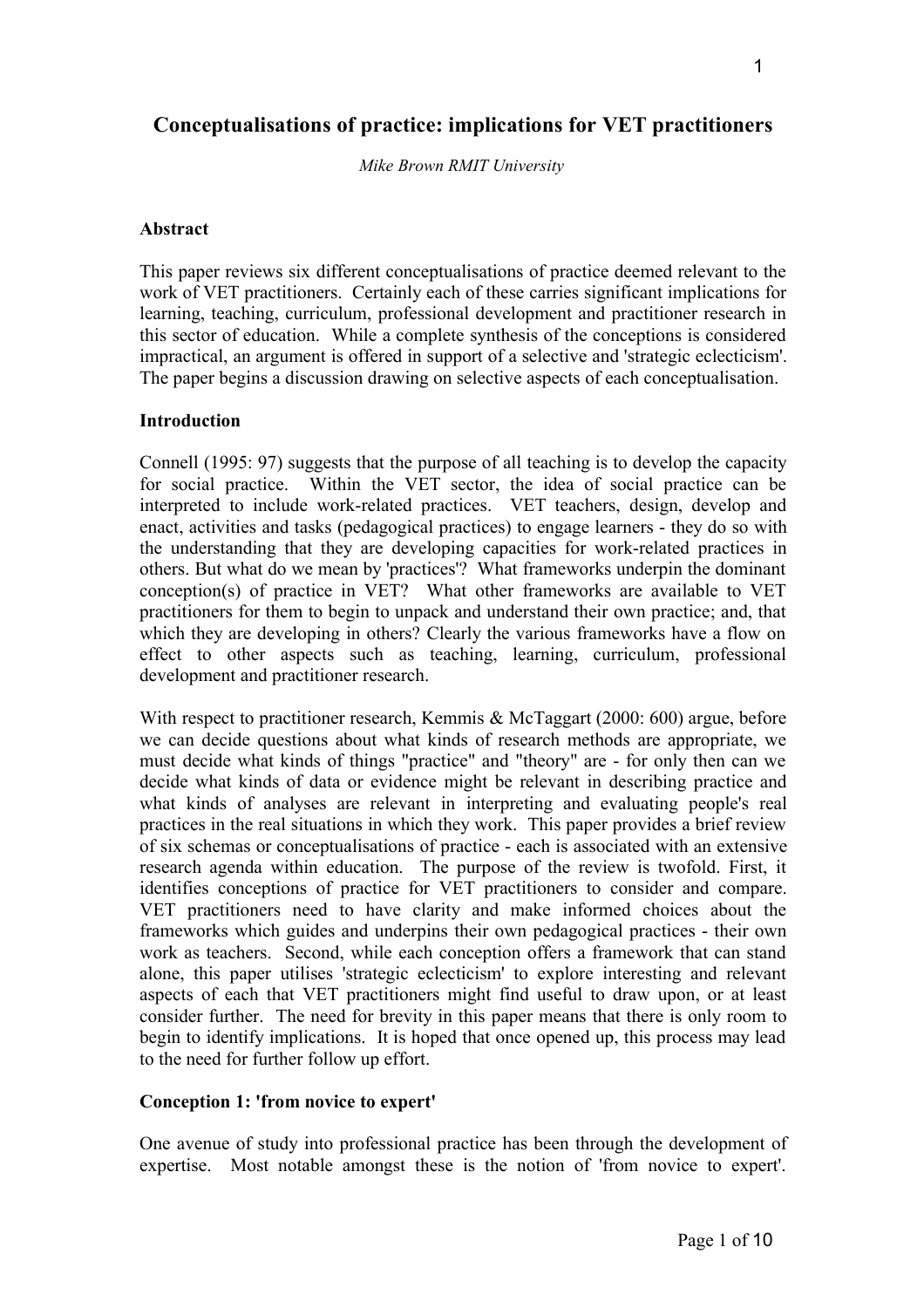Initially, the work of Dreyfeus & Dreyfeus (1985) identified three characteristics of skill acquisition. These were: the movement from the abstract to the concrete; a shift from rule based analysis to intuition; and, a change in perception, to becoming more holistic in outlook. But their major contribution came with the description of a fivestaged progressive process in the development of expertise. Developed from the study of pilots and chess players, these two brothers identified these stages on the continuum as novice, advanced beginner, competent, proficient and expert. (Hence, providing the idea of 'from novice to expert').

Benner (1982, 1984; Benner et al., 1991) took up this framework further and applied it to the study of clinical nurse practice and the area of acute care in particular. Working with the Dreyfeus brothers and other nurse educator/researchers, these researchers identified what each stage, and progress through each stage, might mean in the specific terms of nursing practice. The practice of novice's was found to be rule governed, until they gained further confidence in their own understandings and knowledge base. The advanced beginner nurse was found to be concerned with technical mastery and organisation. They tended to 'delegate upward to more senior staff, and like the novice had a focus on learning and used formal rules to understand concepts. Generally, nurses moved on to the competent stage after approximately three to five years of nursing. Interestingly, this stage is the third and middle stage on the continuum. At the competent stage, nurses were found to see relationships forming amongst various aspects of a situation. Nurses showed deliberative planning and goal setting and were able to limit the unexpected. There was also a shift in their skill of 'involvement'. At the proficient stage, nurses could see changing relevance. They developed an increased sense of salience, increased pattern recognition and were more attuned with the situation.

Expert nurses showed evidence of very strong evaluative frameworks; they made substantial qualitative distinctions and exercised  $\frac{q_{\text{raw}}}{q_{\text{beam}}}$  derable judgement. They could direct the clinical group involved with the whole situation and were at home in rapidly changing environments and situations. They attended to environment and context and sorted out and entered into dialogue with others about their learning. Recently, the ideas from the novice to expert research have been developed further and reported in the field of adult education by Ferry & Ross-Gordon (1998) and Daley (1999, 2001). Daley (1999) has followed up the studies of Benner to do research into how novice and expert nurses learn in order to be able to progress through the five stages. Daley found, novices learnt very differently to experts. Novices were found to be contingent learners who were very intent on initially forming concepts. In contrast, expert nurses were found to be much more constructivist in their learning processes, (Daley 1999). draw

Table 1 below taken from Daley (1999) summarises the comparison of novice and expert learning for nurses. To understand that people learn differently at different stages of their professional development has a number of significant educational implications.

| <b>Dimensions</b>  | Novice                                      | Expert                                                         |
|--------------------|---------------------------------------------|----------------------------------------------------------------|
| Learning processes | Contingent<br>Concept formation<br>Best-fit | Constructivist<br>Integration with and<br>differentiation from |
|                    |                                             | experience                                                     |
| Feelings           | Fearful                                     | Confident                                                      |

Table 1 Comparison of novice and expert learning for nurses (Daley, 1999)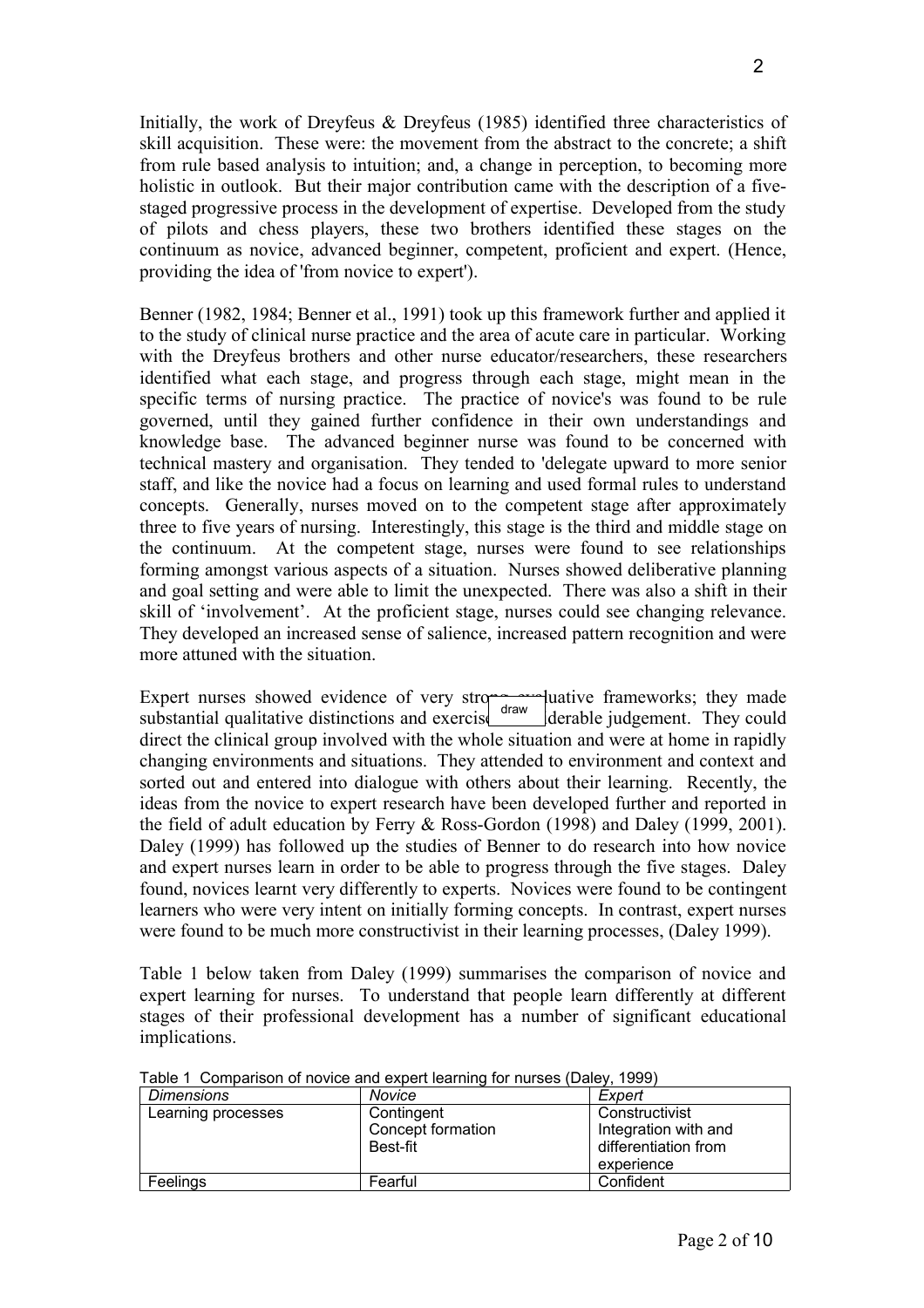| Learning strategies             | Memory<br>Accumulates information | Dialogue<br>Creates knowledge base |
|---------------------------------|-----------------------------------|------------------------------------|
| Relation to context of practice | Understands specific issues       | Understands system<br>implications |

While originally derived from the study of nursing practice, Daley (2001) has since verified these findings within four other professions. It is interesting to begin to think about the implications of this research to VET practitioners.

#### **Conception 2: 'reflective practice'**

Schon (1983, 1987, 1991), argues that a substantial discrepancy exists between how the work of some professionals is described in college and university textbooks and the way that the work in these jobs is actually performed. Experienced managers, who take up university study for the first time as mature age learners, also report this discrepancy between the textbooks and the actual practices of the workplace. Therefore, the 'espoused' theory denotes the way that the profession wants to portray their work to others. In contrast, the 'theories in use' are the way that professionals in those jobs 'actually' go about doing their work.

Schon (1983: 21-22) argued that both the espoused theory held by professionals in a field and the education for the profession are significantly influenced by the notion of 'technical rationality'. This he described as when, 'professional activity consists in instrumental problem solving made rigorous by the application of scientific theory and technique'. He went on to say that all occupations are concerned with the instrumental adjustment of means to ends, though it is only the professions that practice rigorous technical problem solving based on specialised scientific knowledge.

Schon (1983) critiques the prominence of technical rationality as the dominant epistemology of practice. The point of his seminal texts is a call to break free from 'technical rationality' and instead based on an analysis of work within emerging professions, to adopt a more realistic approach to learning professional practices. This led to his further thinking and advocacy for the development of 'reflective practice'. Schon argued that professionals needed to engage in ongoing development and that a way of learning the most appropriate knowledge in a field was to develop skills to reflect upon practice. In this way, reconsidering the experiences of actually working through different problems that arose in the course of specific work roles and contexts was to become the basis and the preferred and most authentic means of learning for professional development. Schon argued that professionals used two different types of reflection to learn from their experience. The first form he called, 'reflection-inaction'. This was a common occurrence when the actions of the professional were not going as expected. In such circumstances, he argued, professionals tended to make immediate adjustments to the way they were doing their work. Their actions being guided by their 'knowledge in use' which in turn is derived from their 'theories in use.

The second form of reflection used by professionals to learn from their experience is more retrospective to the action and this he referred to as 'reflection-on-action'. This form of reflection happens at a later stage to the action and occurs in tandem to the practitioner revisiting their actions either as a mental exercise or through verbalising. Moon (2000: 46) explains that reflection-on-action is a narrow concept but which has 'a role in learning, in informing action and in theory building. Van Manen (1991)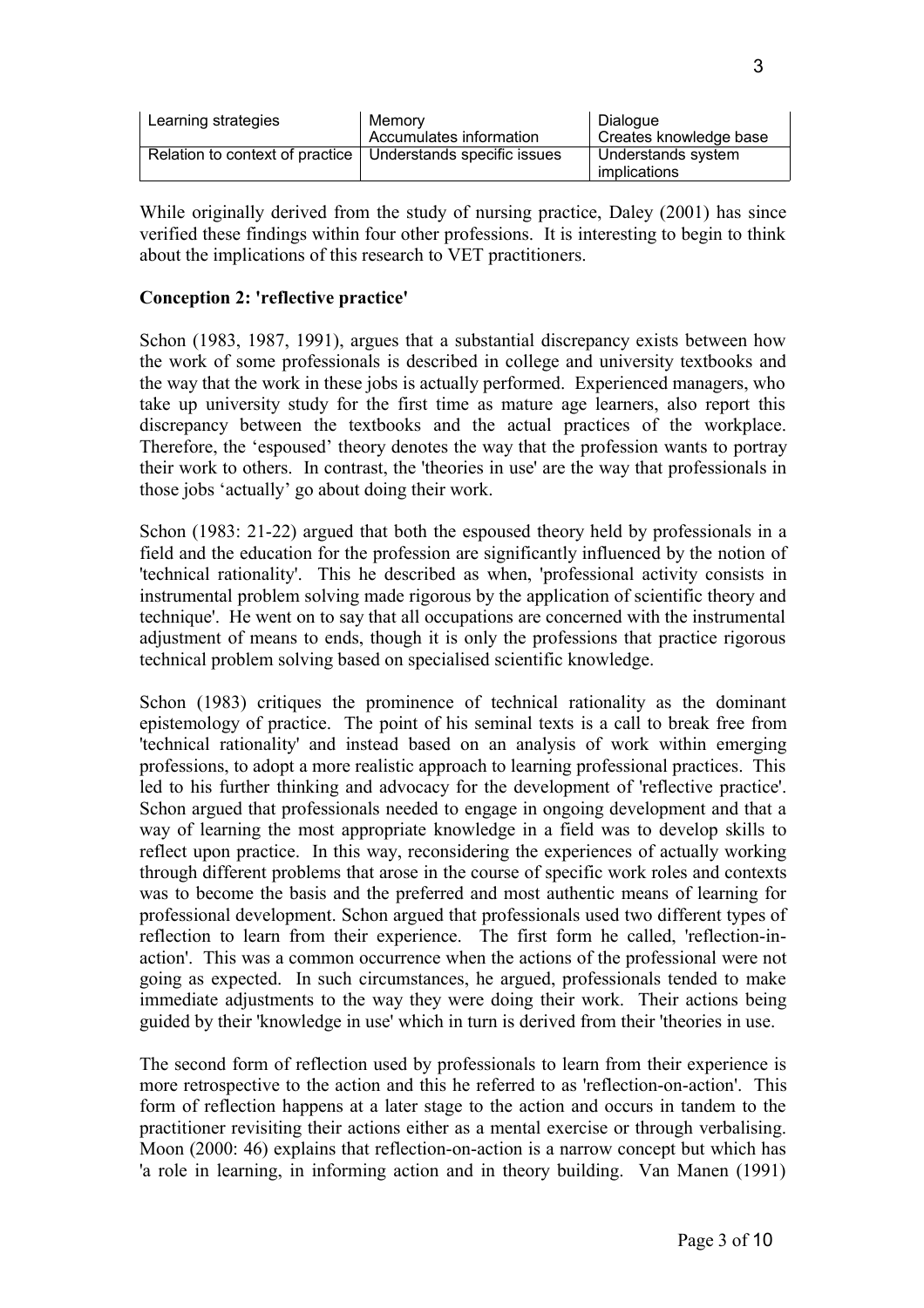suggests four levels in his categorisation of reflection, (Moon 2000: 62). Located on the first level, is the thinking and action that is conducted in a common sense manner on an 'everyday' basis. This shows a clear distinction being made between reflection and action. The second level involves reflection that is focused on specific events or incidents. This equates to Schon's notion of 'reflection-on-action'. The third is reflection on personal experience that is more systematic and which has the objective of reaching understanding. This is a higher order reflection. It may be on several events or on reflection that has already occurred. This goes further than Schon's two forms but could be described as 'reflection-on-action that goes well beyond the event'. This is described as reflection on the manner of reflection. This is self -reflection on the nature of knowing and therefore a form of meta-cognition.

Moon points out that this model assists to distinguish between reflection on experience and reflection on the conditions that shape the experiences. This allows for the view that reflective practice is essentially 'a critical and political stance'. Critical reflection is a form of reflection that emphasises a political stance.

#### **Conception 3: 'vocational practice'**

There is no doubt that 'practice' holds a central place within vocational education and training. For many, central to the notion of vocational practice is competence. It is interesting that a pet project of Victorian TAFE directors over the past decade or so has been the development of competencies that define the work of VET practitioners. This is an engaging strategy on the part of the Directors. Remembering that they are also the employers of these education workers. Therefore it is apparent that the employers of the VET practitioners believe that this is a sensible way to develop the expertise of these teachers.

Significantly, one of the criticisms of this approach is that to define a job in terms of all of its supposed parts, as competencies, assumes that the sum of the parts will add up to and equate to satisfactory practice within that work role. At best though, this will result in an aggregated response. The fact that these education workers have not been involved on any substantial scale in having input into decisions or determinations on what their jobs involve, is also significant. But putting competency aside, the work on learning and levels of specificity by Billett (in Velde 2001) is worth attention with respect to attempting to understand vocational practice. Daley (2001) has suggested that constructivist learning theories as a category is used to mean at least three different things. In general, it is about the learner making sense and meaning for themselves, thereby constructing meaning and understanding. This remains a common thread across these variations. Daley argues that constructivist learning is variously used to describe an individual making meaning for themselves. Second, it can be used to describe learning that is social or which occurs across a group, and third, the term can be used to describe learning that is highly situated and context specific.

In a similar way, Billett (2001a, 2001b) draws on socio-cultural frameworks to argue that vocational practice can be distinguished at three different levels of specificity. These are at the socio-historical, the socio-cultural and the situational levels. In brief, this means that practice can be understood at each of these levels. At the level of the socio-cultural it is about the occupation. While the situational, refers to the actual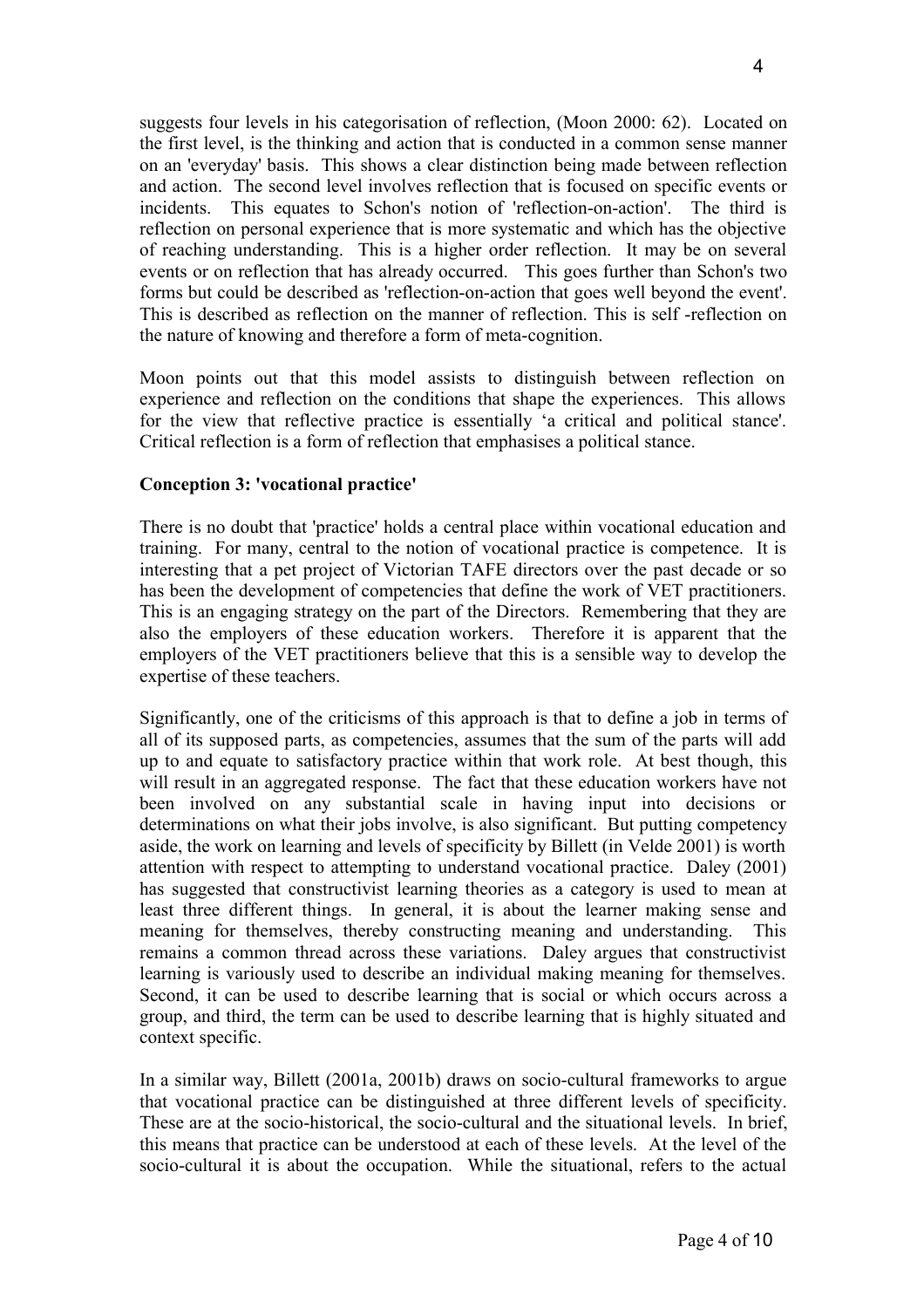work practices, in a particular work role, in a specific workplace. Clearly this kind of distinction has ramifications for those who are basing their curriculum and pedagogical practices on one or other of these levels of specificity. Therefore it may follow from this that any aggregated curriculum developed for utility across an occupation or industry is in fact, problematic.

## **Conception 4: 'a critical science of practice'**

Kemmis and McTaggart (2000) outline what could be described as 'a critical science of practice'. They initially establish what seems like a matrix approach to the study of practice but which they explain to be an array of five different traditions associated with research into practice. They revisit these arrangements to provide a number of overlays. Each pass over adds complexities to their conceptualisation.

They begin by describing five epistemological traditions in the study of practice. They establish four of these by distinguishing between studying an individual's practice and that of a social group and between studying practice objectively as an outsider or more subjectively as an insider. Their second pass over the different traditions is to describe common methodological issues, methods and techniques for researching and studying practice within each tradition. The third pass aligns each tradition to one of the three different knowledge constitutive interests, described by Habermas (Habermas 1972 & 1974; Carr & Kemmis 1986). The fourth iteration makes the matrix arrangement into a three-dimensional display when 'time' or 'movement with time' is added as a further consideration.

Tradition 1: sees practice studied from the perspective of an objective outsider with a focus on the individual. Practice is studied 'as individual behaviour', seen in terms of performances, events and effects: behaviourist and most cognitivist approaches in psychology (Kemmis and McTaggart 2000: 576). Common techniques for researching practice are quantitative, correlational-experimental methods, psychometric and observational techniques, tests, interaction and schedules (p. 581)

Tradition 2: this sees practice studied from the perspective of an objective outsider with a focus on the social. Practice is denoted 'as social interaction (e.g., ritual, system-structured: structure-functionalist and social systems approaches) (p. 576). The techniques for researching practice are quantitative, correlational-experimental methods, observational techniques, sociometrics, systems analysis and social ecology, (p. 581). In terms of knowledge constitutive interests, these first two traditions align to the Habermasian notion of 'the technical'.

Tradition 3: practice is studied from the perspective of the subjective with a focus on the individual. Practice 'as intentional action, shaped by meaning and values: psychological *verstehen* (empathetic understanding) and most constructivist approaches' (p. 576) are included in this category. The methods and techniques are qualitative interpretative methods, which utilise clinical analysis, interview, questionnaire, diaries, journals, self-report, and introspection (p. 581).

Tradition 4: is practice as socially structured and shaped by discourses and tradition. The perspective is subjective and the focus is on the social or group. The study of practice is interpretive, aesthetic-historical *verstehen* and post-structuralist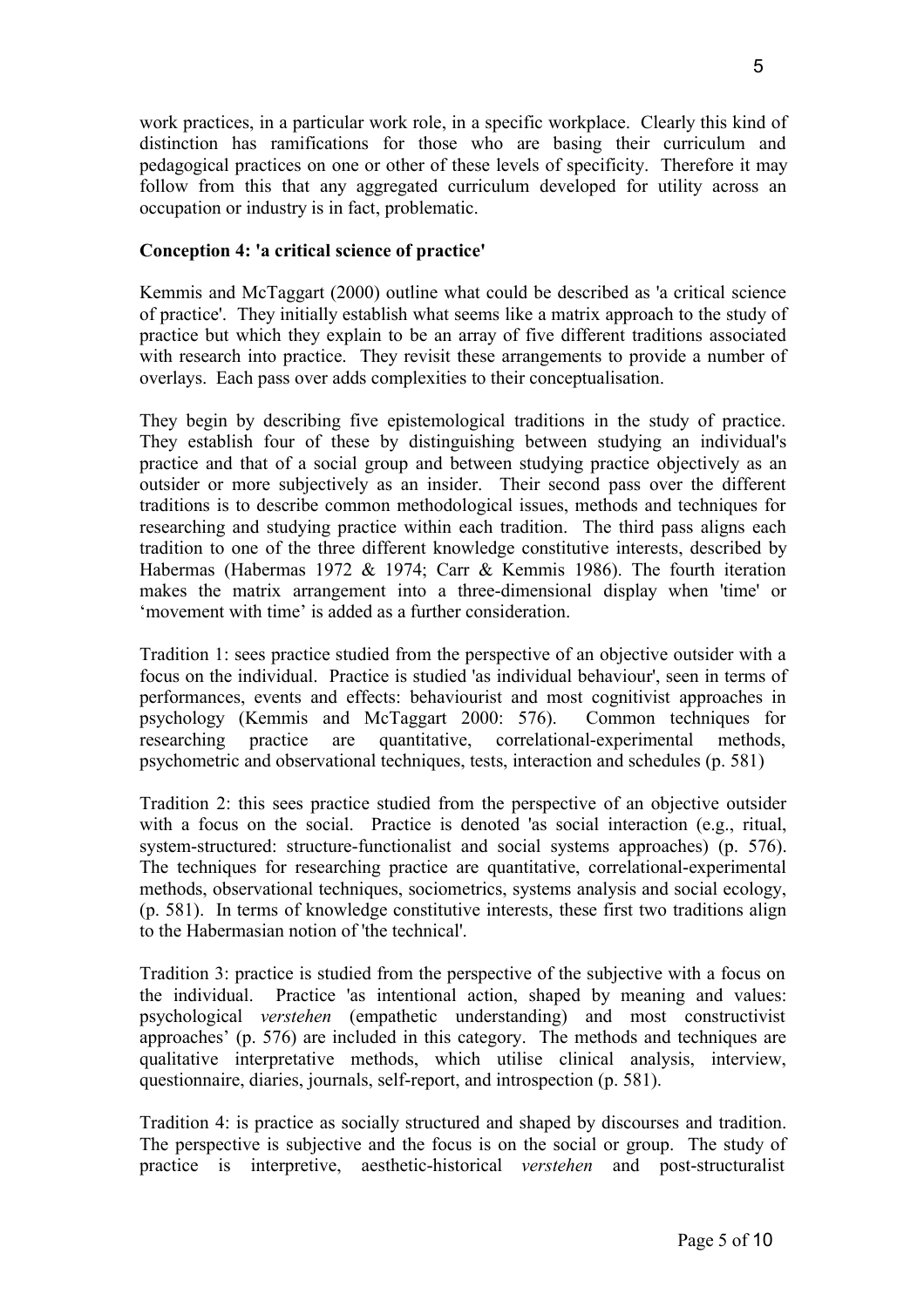approaches, (p. 576). The methods are qualitative, interpretive, historical methods, which include discourse analysis and document analysis (p. 581). Tradition 3 and 4 align with the Habermasian category of knowledge constitutive interest of 'the practical'.

Tradition 5: this is where the matrix arrangements is explained as being deceptive by setting up what may seem like dichotomies but which needs to be understood instead as inclusive. These authors note, rather than representing an either/or thinking, instead it needs to be 'never either, always both' thinking (p. 575). Practice is considered reflexive, to be studied dialectically. Within this arrangement the study of practice needs to oscillate between the perspective of both the subjective and the objective with a focus that switches from the individual to the group and back again. The movement to and fro means that one aspect is always continually informing another and thereby builds further understanding.

Under this tradition, practice is socially and historically constituted, and is reconstituted by human agency and social action. Within this tradition, practice is studied using critical social science and framed up using critical theory. The methods for studying practice are critical methods, dialectical analysis and multiple methods. This tradition aligns to Habermas's critical-emancipatory category of knowledge constitutive interests. These authors argue that participatory action research should be aligned to this fifth tradition. Importantly, this allows for the possibility for the research to draw on all of the other traditions - collecting data from a wide and diverse range of sources and forms.

## **Conception 5: 'postmodern practice'**

Beckett and Hager (2002) have recently consolidated work that they have been writing about for the last decade in a publication that has the subtitle, *'practice in postmodernity'.* Initially, Beckett and Hager (2002) agree with Schon with respect to the prominence of technical rationality. They describe technical rationality as being based on three assumptions. These are described, first, as a belief that there are general solutions to practical problems. Second, that solutions can be developed outside of practice, and third, that solutions can be translated into practitioners actions by means of publications, training and written procedures. These assumptions have implications for novice practitioners. In terms of education and training, these assumptions can tend towards a strong grounding in theoretical knowledge. Underpinning these is the belief that knowledge is reliable and that it remains relatively constant. Similarly, it is assumed that knowledge falls into clear hierarchical and subject specific divisions. Further, it is assumed that knowledge is best transmitted as structured information via teachers and texts.

The second implication follows on from the first and assumes that the main business of higher education institutes is the development, transmission and certification of general theoretical knowledge. This can have two undesirable consequences, namely that 'know how' is considered less important than theoretical knowledge. The other is that attributes that are important in a flourishing life, both at work, and more generally, such as interpersonal, social and political abilities, are regarded as something to be acquired outside of education.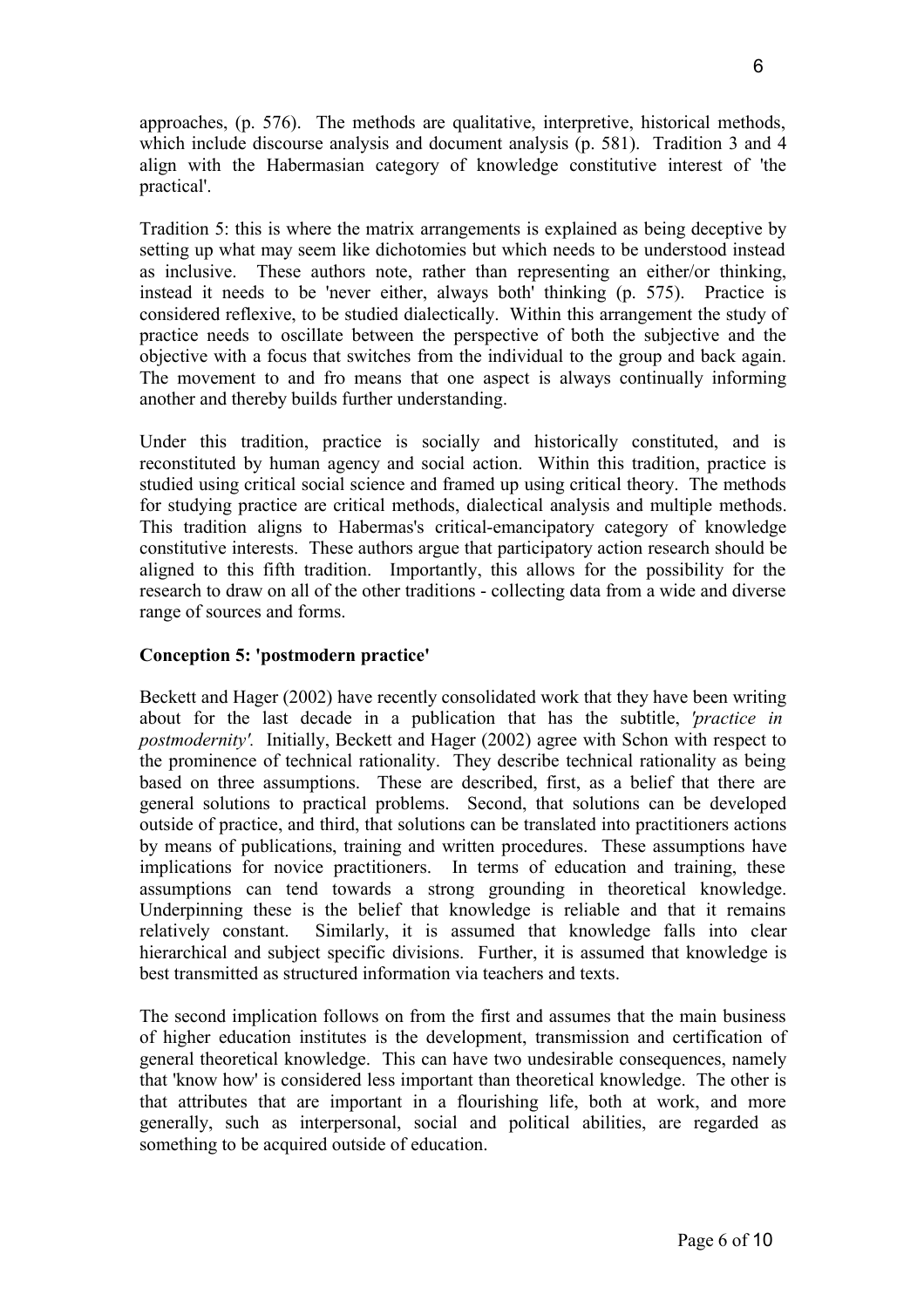Aligned to these assumptions, is what these authors describe as the standard paradigm of learning or the front-end model. This approach to learning has ramifications for the selection of students who are chosen and invited to continue into higher education. It also has implications for the selection of the curriculum. For example, preference is given to propositional knowledge that is logically ordered such as discipline or subject knowledge. Likewise the selection of teaching methods may tend to revolve around verbal and written propositions for students. This primarily occurs through lectures, tutorials and textbooks. Selection of assessment is also effected and students are required to demonstrate their knowledge by reproducing verbal and written propositions in appropriate combinations. They show their knowledge through written essays and examination processes.

By way of contrast, Beckett & Hager argue that this approach is a relic of modernism and instead what is needed is a more postmodern approach. They describe their more appropriate approach as 'practice based informal workplace learning. They note six key features. These are, that it is,

- (1) organic and holistic,
- (2) contextual,
- (3) activity and experience based,
- (4) arises in situations where learning is not the main aim,
- (5) activated by individual learners rather than by teachers and trainers,
- (6) often collaborative and collegial.

These authors make the point that the postmodern paradigm for work-related learning is one that occurs in the midst of 'hot action'.

#### **Conception 6: 'a critical postmodern vocational practice'**

Kincheloe has attempted to offer academic arguments for the reform of vocational education and in the course of this work has developed a position that he calls a critical postmodern approach to vocational practice. Unlike either Kemmis & McTaggart (2000) who provide a critical approach, or Beckett and Hager (2002) with their foundation in postmodernism, Kincheloe (1993, 1996; & Kincheloe, Slattery & Steinberg, 2000) attempts a synthesis of the social theories that underpin the two previous conceptualisations.

Kincheloe in his publications *Toil and trouble* (1996) and *How will we tell the workers?* (1999), has begun to describe 'a critical postmodern pedagogy of work'. This addresses the political, economic and social realities that shape schooling for employment and the conditions that produce the students who are affected by it. This pedagogy escapes from the technicist constructions that re common within VET and this leads to realisation amongst critical educators that conceptualisations of a critical work education involves creation of a political vision - a vision grounded on reconstituted democratic ideals (1996: 58).

Kincheloe concludes *Toil and Trouble* (1996) with an explanation of 'the critical integrated curriculum'. In brief this is a curriculum that is built upon experiential learning, with learners taking on various roles; namely, 'students as researchers', worksite placements and/or apprenticeships. There are a number of additional ingredients to this curriculum that attempt to balance the micro with more macro analysis. At one end, is the inclusion of skill development as required in the day-to-day activities in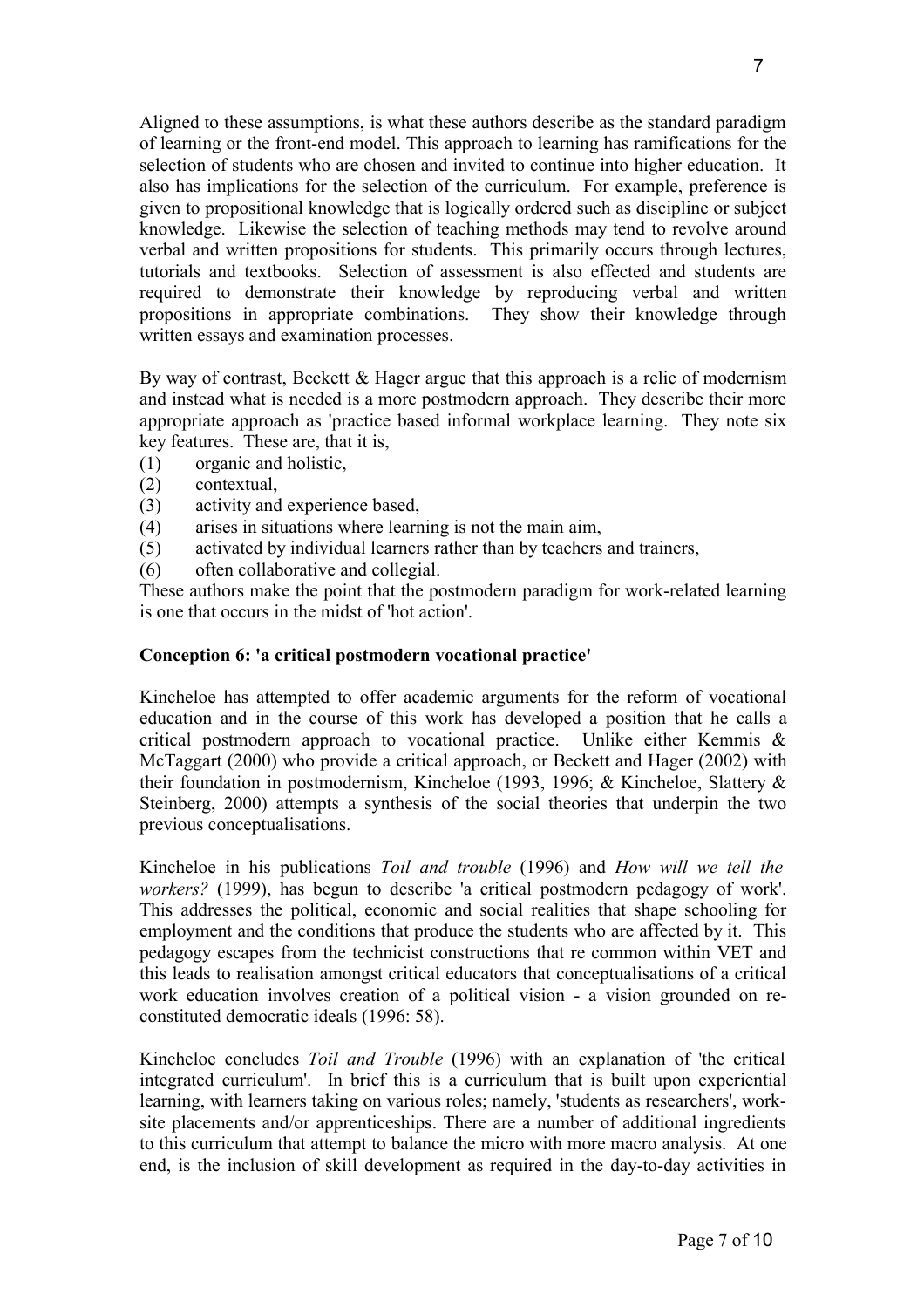workplaces, and at the other end, it also includes exploration of the impact of work on society, the connections between work, economics and power and even debates on the future of work. Surely, such debates are appropriate discussions for workers to be informed about and actively participating.

#### **Conclusions**

Due to the need for brevity one or two implications only are identified and drawn from each conception in this paper with the intention of starting a process of inquiry and consideration rather than attempting to be definitive. From the first conception, 'from novice to expert', two significant implications can be highlighted. First, it seems appropriate and advantageous that the idea of the five stages of development and the kinds of changes that are apparent across the continuum could be openly shared and discussed with practitioners in a field. Increased awareness by the practitioners may very well assist the process of learning and even progression through the stages. Second, there appears to be a correlation between stage of development and approaches to learning. It would be advantageous to explore this more with practitioners as it may assist with understanding where others in the workplace might be coming from.

From the second conception of reflective practice, it is worth considering whether it may be advantageous to have practitioners develop their understanding of reflection and critical reflection as an approach to learning and professional development. There are a number of skills such as writing in a professional journal that could be developed and practiced. The work of Moon (2000) is interesting and has ramifications for professional development. She has developed a schema that puts together stages of transformative learning theory, surface and deep learning, with a reflective process for professional development, which is worth much greater consideration.

The work of Billett is a must for those interested in vocational practice. His text, *Learning in the workplace* provides an important introduction to his work, though the foundation of the discussion in this paper is his most recent work on the levels of specificity with respect to analysing and understanding work and worker understandings. What this paper attempts to contrast is the dominant view of practice in VET, which is about competency with a more complex view such as that offered in this more recent work of Billett. Clearly the significance of the different levels of specificity for understanding vocational practice is also worth greater attention by those working in this field.

The work by Kemmis and McTaggart is in many ways a self-contained schema and the work of John Smyth (2000, 2001) provides a good example of research associated with this fifth tradition. In direct contrast, with their fifth tradition, in terms of underpinning social theory is that offered by Beckett and Hager. This work offers an update and advance on the work of Schon that connects this previous thinking with contemporary social theory. The work of Beckett and Hager is significant in that, like that of Billett, it recognises, values, and makes space for, the informal learning that occurs through work, (though Billett would not use the term 'informal', instead he might prefer the term 'authentic').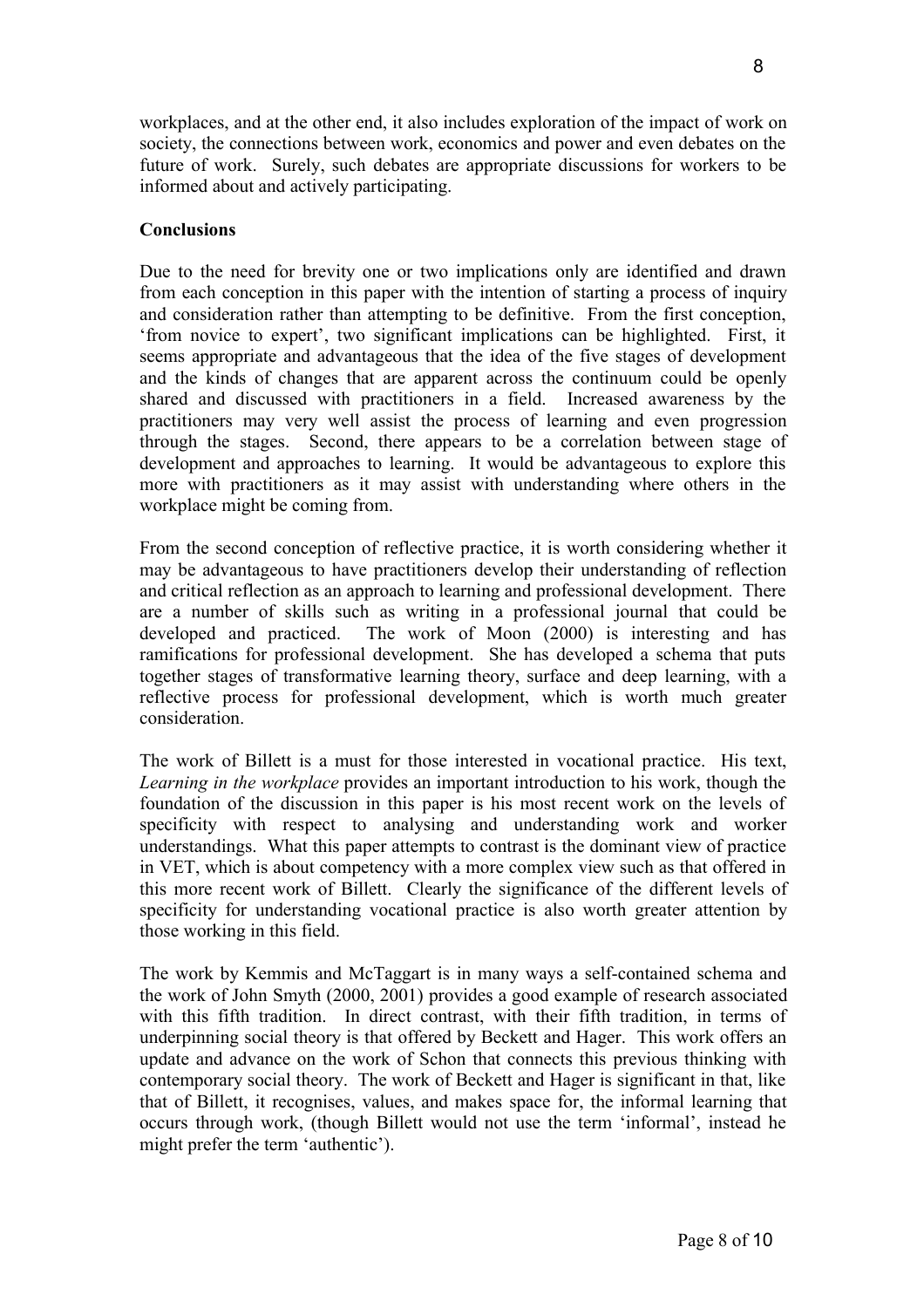Kincheloe's notion of critical postmodernism is interesting and his thinking has many broader ramifications with respect to placing democratic ideals at the centre of issues associated with vocational education and training. The exclusion of the learner in determinations around knowledge within VET remains a stark and unresolved concern in this sector of education. However, research and theorising like Kincheloe's offers ideas and strategies to take these democratic ideals forward.

In conclusion, these six conceptions are not extensive. The work around 'communities of practice' is a further example or schema though considered outside the scope of this paper. But what is clear is that there are numerous conceptions of practice available to the VET practitioner. Each has aspects that are relevant and each has significant ideas and implications for the work of VET practitioners. Can we afford to choose just one schema in preference over all the others, do we really need to be corralled within just one conception, or, is it appropriate to be strategically eclectic?

#### **References:**

Beckett D & Hager P. (2002). *Life, work and learning: practice in postmodernity*. London/New York: Routledge Press.

Benner P. (1982). From novice to expert. *American Journal of Nursing*. March. Pp. 402 -407.

Benner P. (1984). *From novice to expert: excellence and power in clinical nursing practice*. Menlo Park: Addison-Wesley.

Benner P. et al. (1991). *From beginner to expert: clinical knowledge in critical care nursing*. Video. Helen Fuld Health Trust.

Billett S. (2001a). Vocational educators: understanding practice at work. In Velde C. (ed). *International perspectives on competence in the workplace.* Amsterdam: Kluwer Academic.

Billett S. (2001b). *Learning in the workplace: strategies for effective practic*e. Sydney: Allen & Unwin.

Carr W & Kemmis S (1986). *Becoming critical: education, knowledge and action research*. London: Falmer Press.

Connell R (1995). Transformative labour: theorising the politics of teachers' work. in Ginsberg M (ed). *The politics of educators' work and lives*. New York & London: Garland. pp 91 - 114.

Daley B. (1999). Novice to expert: an exploration of how professionals learn. *Adult Education Quarterly*. 49 (4) 133-147.

Daley B. (2001). Learning and professional practice: a study of four professions. *Adult Education Quarterly*. 52 (1). 39-54.